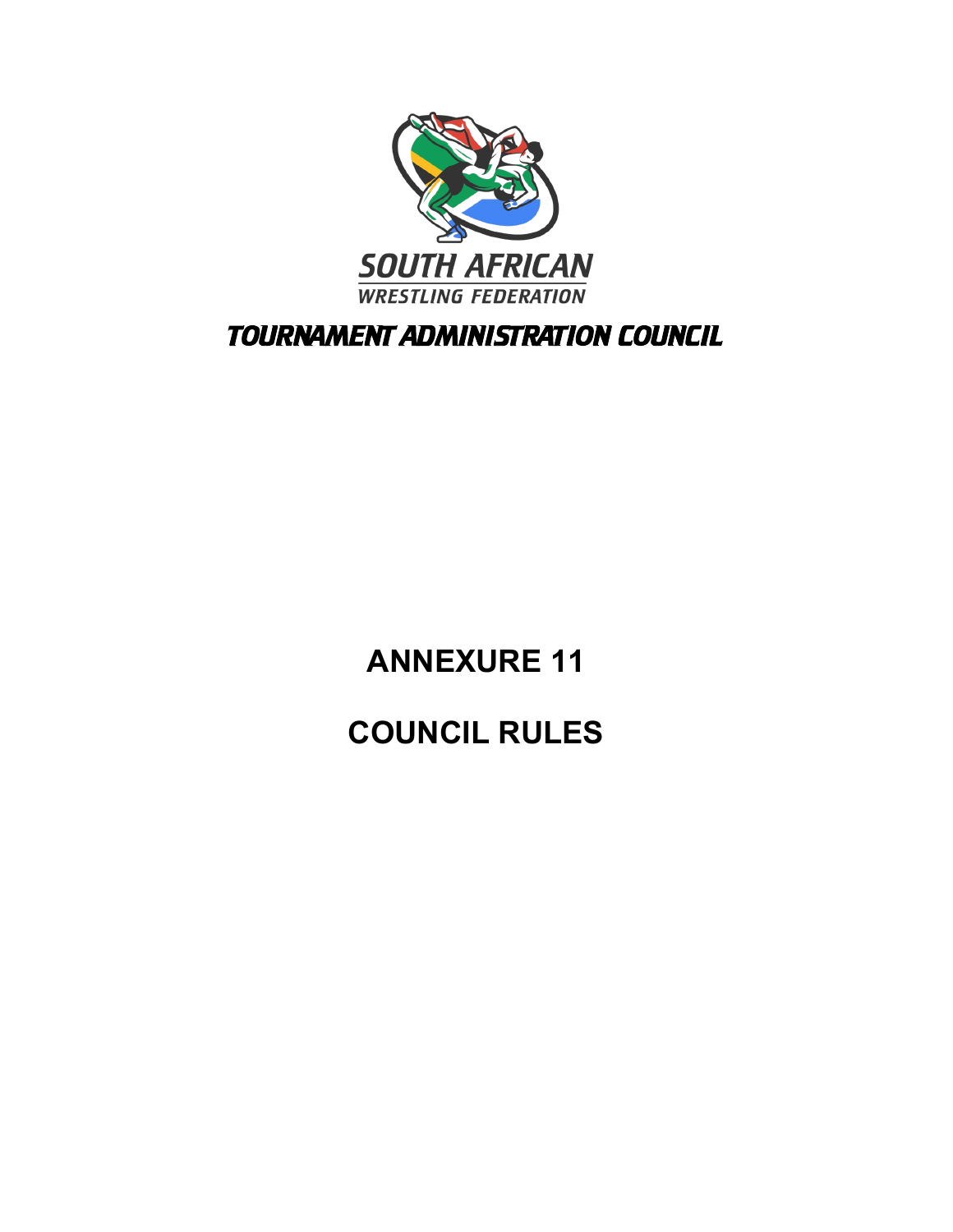## **SAWF TOURNAMENT ADMINISTRATION COUNCIL RULES – 12th of February 2005; 9th of April 2005; 10th of June 2006, 9th of June 2007, 19th of January 2008, 17th of July 2010, 11th of June 2016 and 3 October 2020**

### **Article 1 NAME**

The council will be known as the SAWF administrative council - hereinafter referred to as the admin council.

### **Article 2 MEMBERSHIP**

Membership is restricted to administrative officials 16 (sixteen) years of age and older who are registered with their relevant wrestling associations and with the SAWF admin council annually.

All members must be permanent residents of the R.S.A.

### **Article 3 COMPOSITION**

The SAWF tournament administration council comprises of a chairperson plus four (4) members elected from nominations during the annual general meeting for councils.

Nominees must be in possession of at least a Category 3 grading as an administrative official.

As and when required, the admin council may co-opt members to the council to execute specific tasks.

#### **Article 4 SAWF ADMINISTRATIVE COUNCIL MEMBERS**

It is expected of all council members as far as possible to attend scheduled SA tournaments in order to assist the secretary-general with any tasks allocated to them at such tournaments.

### **Article 5 OBJECTIVES**

- 5.1. To function strictly in accordance with the constitution of the SAWF.
- 5.2. To ensure that administrative officials receive training at national level.
- 5.3. To ensure that annual administrative courses are presented and the required examinations taken.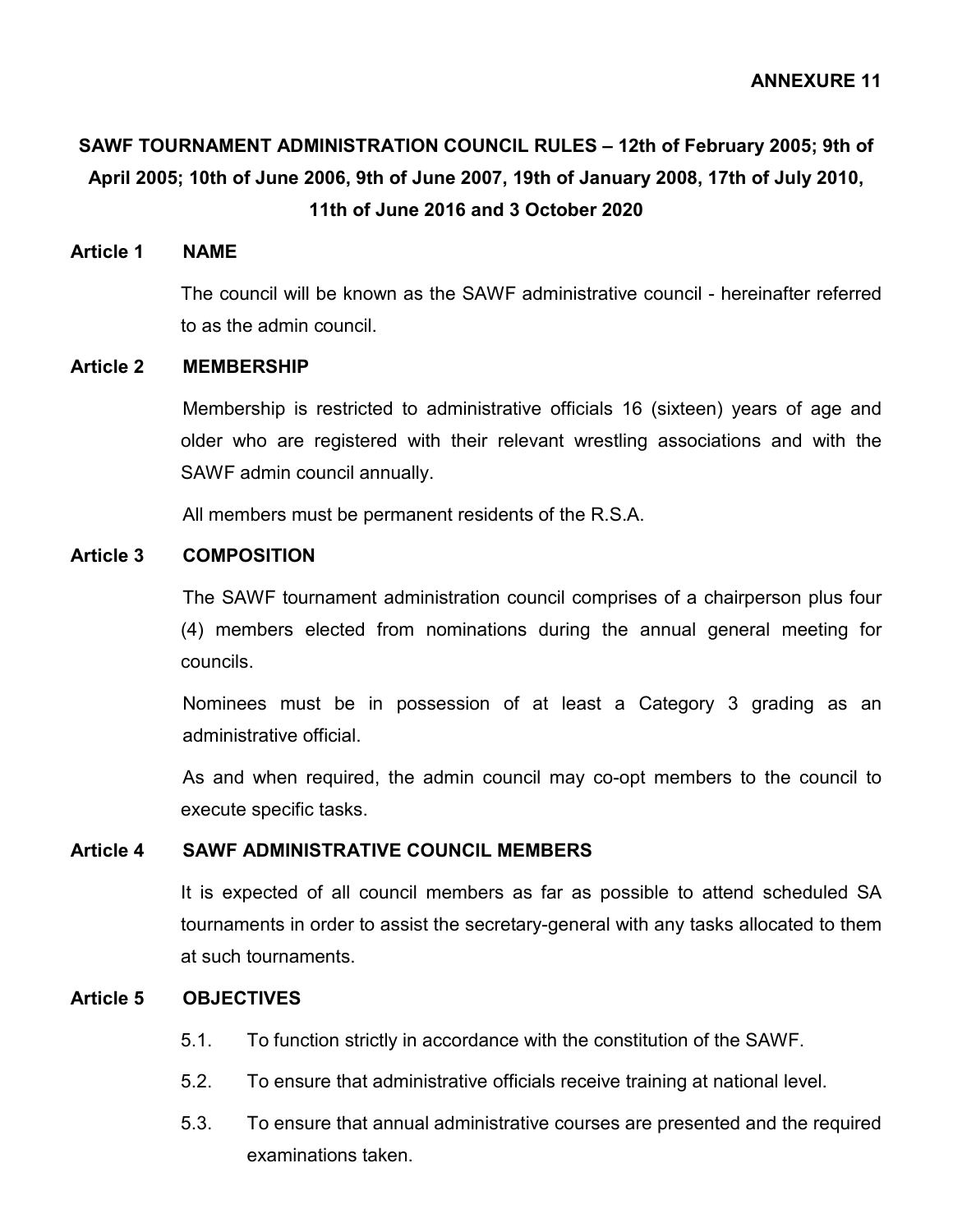5.4. To ensure that the Indemnity Form attached to this Annexure 11 is applied by all wrestling associations.

### **Article 6 COMPETENCE**

- 6.1. Only the SAWF admin council may award the title of national administrative officer to any person.
- 6.2. Only the SAWF admin council may issue a national administrative official certificate/book or ID card

### **Article 7 CANDIDATES**

- 7.1. Any administrative official wishing to qualify as a national administrative official, must be nominated for such by his/her wrestling association administrative council.
- 7.2. Any person may be nominated by their wrestling association to attend an Admin course at national level.
- 7.3. Only administrative officials holding an appropriate wrestling association "A" and higher grading will be utilized by the admin council to do duty at national tournaments.
- 7.4. SA administrative officials who only attend the national course in order to retain their present grading shall do practical at national events.

## **Article 8 CONDITIONS FOR THE GRANTING OF THE TITLE OF "NATIONAL ADMINISTRATIVE OFFICIAL"**

8.1. The title of national administrative official may be granted to any administrative official who has passed both the theoretical as well as the practical examination and has performed appropriate duty at tournaments during the year.

### **Article 9 EXAMINATION**

The examination referred to in article 8 will be set by the SAWF admin council and will comprise the following:

9.1. A written examination taken during the annual national course.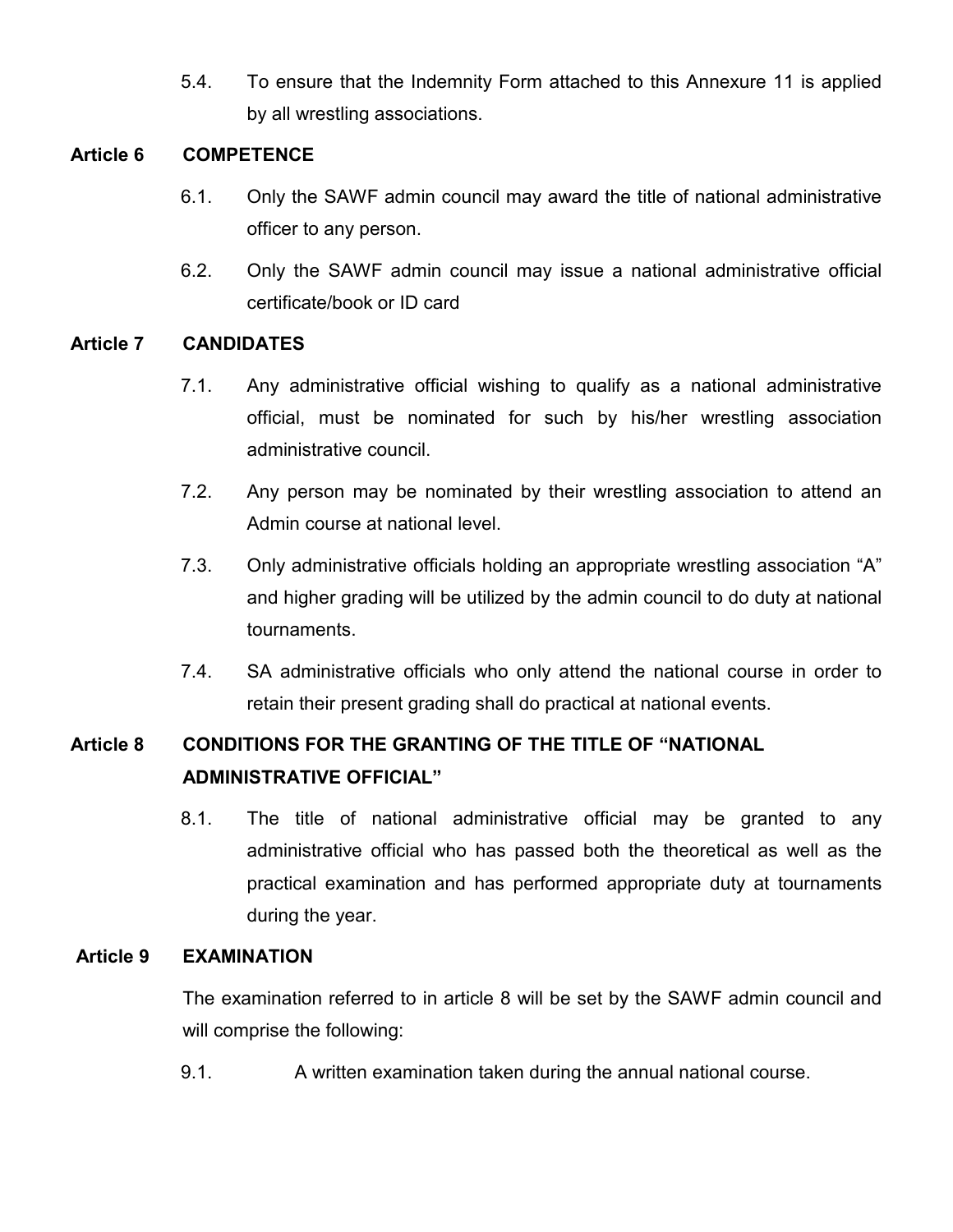- 9.2. A practical test during the year whilst pairing-off as an administrative official at a national tournament. Points will be deducted for mistakes made as on the approved fault list of the Admin.
- 9.3. All candidates will pay an appropriate course fee as determined by the SAWF admin council.

### **Article 10 ADMINISTRATIVE TASKS**

Administrative tasks comprise the following:

- 10.1. pairing-off, typing and distribution of programs,
- 10.2. typing of results,
- 10.3. typing of certificates,
- 10.4. processing points,
- 10.5. monitoring the progress of bouts per hour and, if required, moving bouts from one mat to another,
- 10.6. controlling the drawing of numbers by wrestlers during the weigh-in session and
- 10.7. performing any other task which may be required by the SAWF admin council.

### **Article 11 GRADING**

11.1. Candidates who have successfully passed the examinations referred to in articles 8 and 9 may be graded as a national administrative official in one of the following categories:

| 11.1.1. National | "3"C | 70% |
|------------------|------|-----|
|                  |      |     |

- 11.1.2. National "2"B 75%
- 11.1.3. National "1"A 80%
- 11.1.4. National "CAT 3" 85%
- 11.1.5. National "CAT 2" 88% (S.A. colours: administrative)
- 11.1.6. National "CAT 1" 92%(SA merit award)
- 11.1.7. National "EXEPT" after (3) years as an active "CAT 1" administrative official. (95%)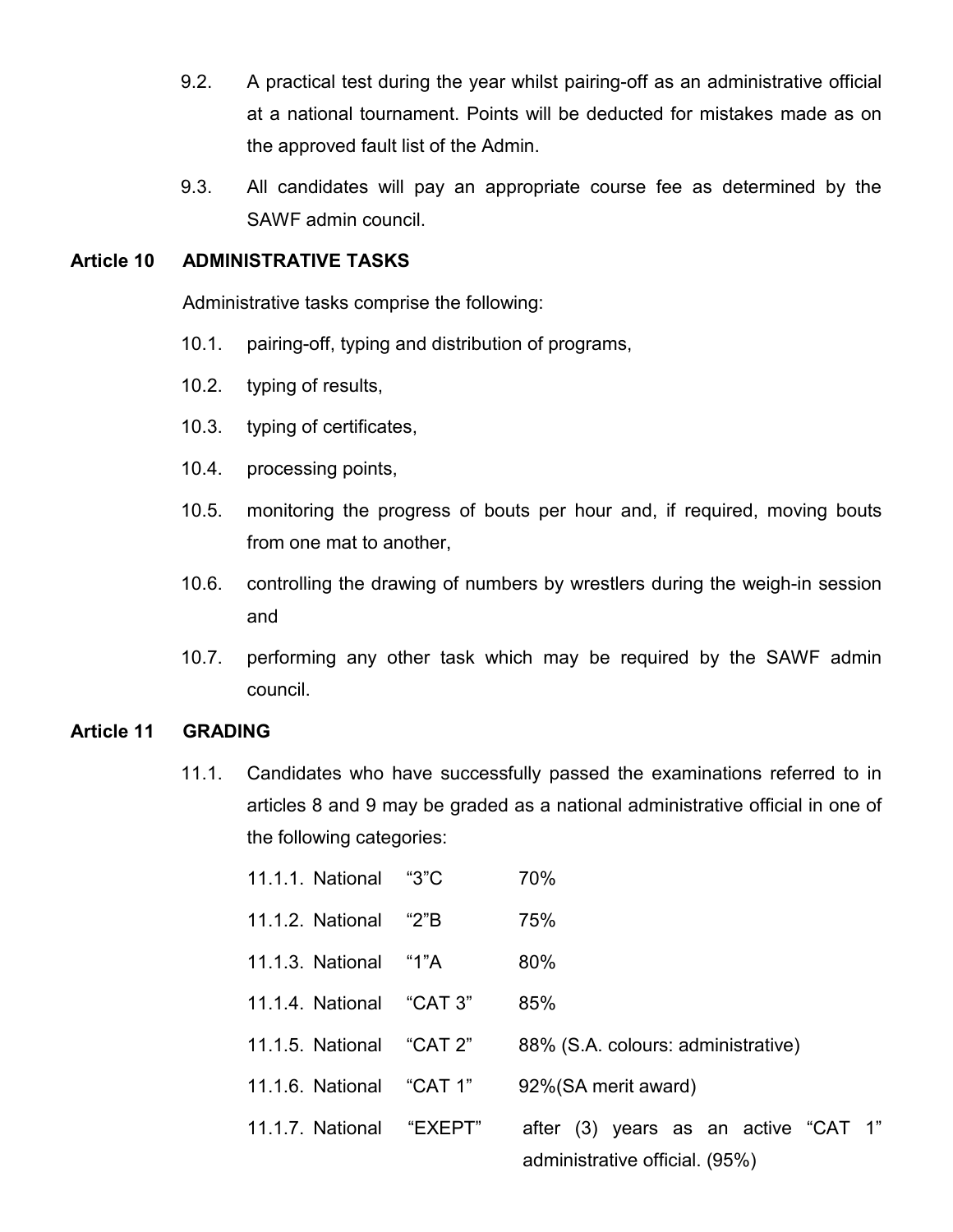- 11.2. National administrative colours may also be awarded to an administrative official who did duty at an international event.
- 11.3. With the recommendation of the SAWF admin council, the executive management may award national colours to an administrative official who has successfully maintained the grading of national "CAT 3" for a period of one year.
- 11.4. With the recommendation of the SAWF admin council, the executive management may award national colours "Exceptional" to an administrative official that has successfully maintained a grading of national "CAT 1" for a period of three years. (95%).
- 11.5. An admin official who has served for two years continuously as a member on the admin council, and has done the worked required, may also receive national colours "Exceptional" at the recommendation of the SAWF admin council, and approved by the executive management.
- 11.6. The "Honours" grading will be awarded by the executive management of the SAWF, at the recommendation of the SAWF admin. council, to an admin official who has been a member of the admin council for 5 (five) consecutive years, or has had an "Exceptional" grading for 10 (ten) years. He/she shall have been, as judged by the SAWF admin council, an active admin "exceptional" for the 10 (ten) years).
- 11.7. Registration books for administrative officials must be fully completed and maintained and handed in during annual re-registration in order to be considered for possible upgrading.

### **Article 12 GRADING REQUIREMENTS**

- 12.1. Once a candidate has achieved the appropriate wrestling association "B" or "A" grading as an administrative official, the wrestling association admin council may nominate the official to attend a national course.
- 12.2. After successfully completing the prescribed exams and the obtaining of an average of 70%, the grading of national "3" may be granted to an administrative official.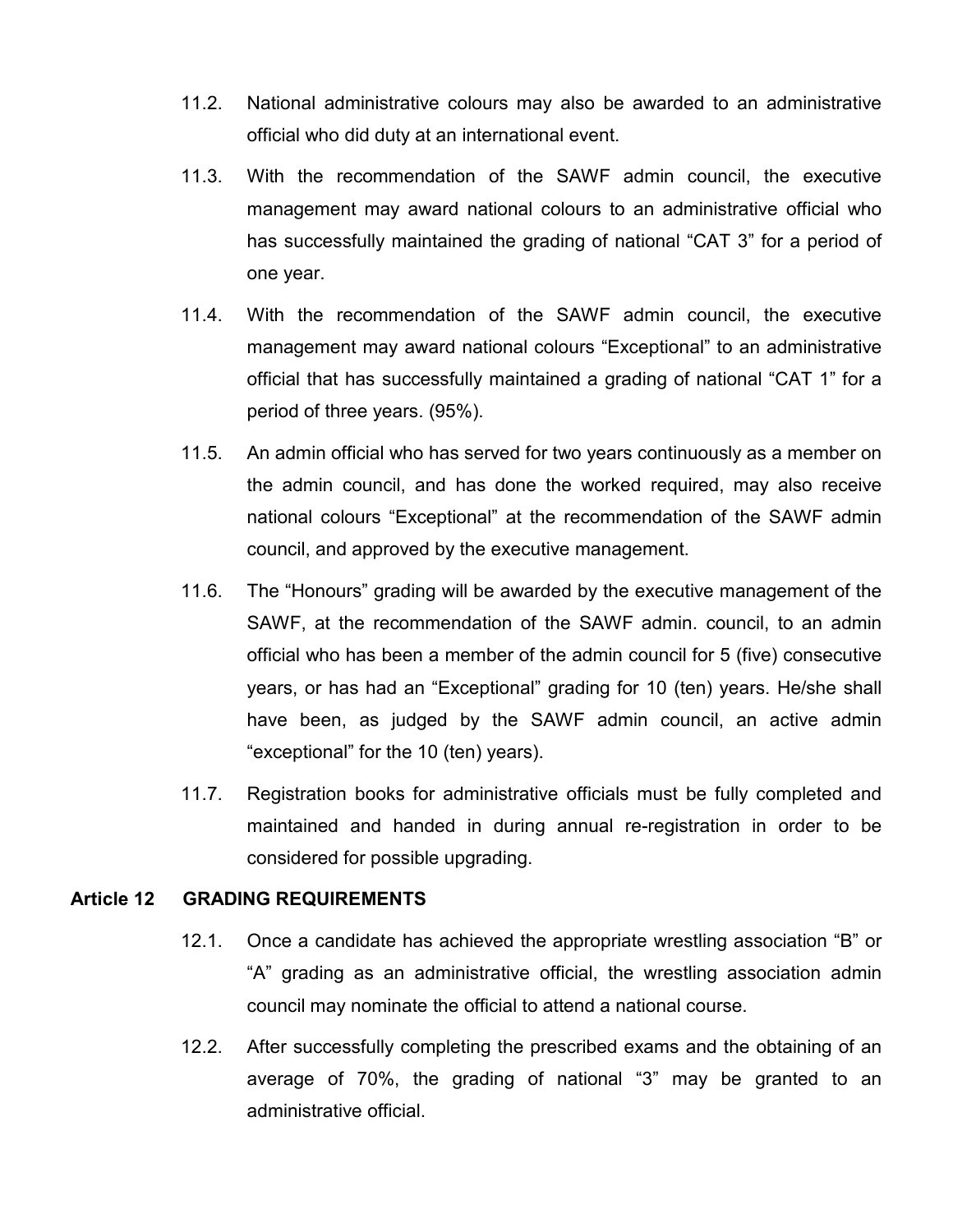- 12.3. A national "3" graded administrative official who successfully completes the exams and obtains an average of 75% may by graded as a national "2" administrative official.
- 12.4. A national "2" graded administrative official who successfully completes the exams and obtains an average of 80% may by graded as a national "1" administrative official.
- 12.5. No administrative official may be granted more than one grading per year.
- 12.6. An administrative official only receives the grading achieved in the year following the one during which the exams were passed.
- 12.7. In order to retain a grading, an administrative official must attend the annual SAWF administrative course and must perform paring-off at a national tournament
- 12.8. An administrative official who fails to obtain the percentage required for his/her present grading for two consecutive years will be demoted.
- 12.9. An administrative official who, without an acceptable reason, fails to meet the required appearances, may be demoted.
- 12.10. An administrative official who has not been active for some time, but wishes to get involved again, will lose one grading to which he/she held previously, but then he/she has to obtain the percentage for that grading in that year.

### **Article 13 REGISTRATION OF ADMINISTRATIVE OFFICIALS**

Administrative officials register annually by not later than the 15th of November for the following year at a rate approved of by the executive management of the SAWF.

### **Article 14 DUTY PERFORMANCE**

- 14.1. All administrative officials doing duty at national events must have their administrative official's book available and duly completed, as well as wear their admin ID card.
- 14.2. All administrative officials shall annually, before the 15th of November, inform the SAWF admin council in writing as to where and when they will be available to perform duty at national events during the following year. At least three options must be given. If three dates are not received, the admin official's name will not be put onto the working list for the next year.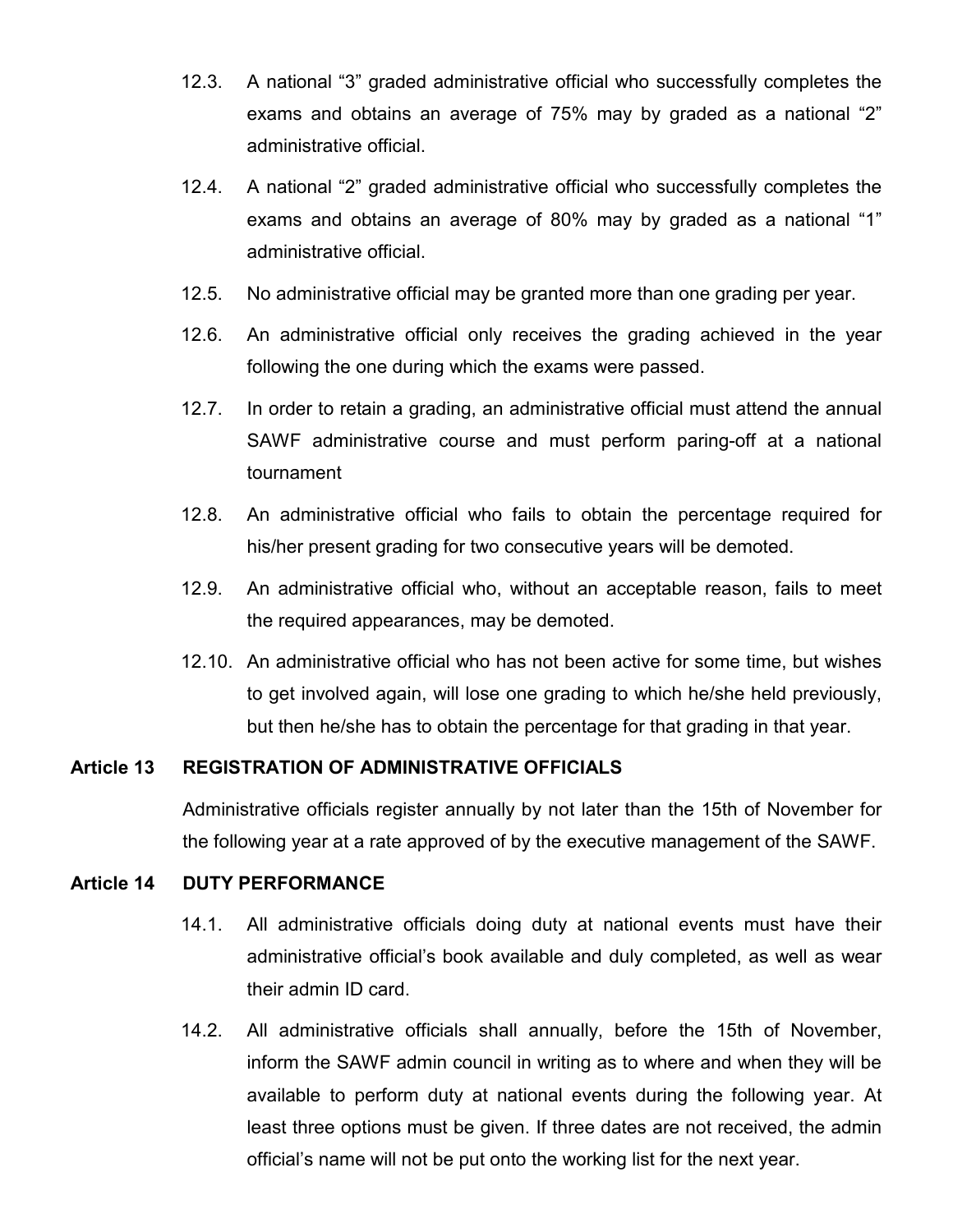The S.A. regional championship thus does not count towards one of the three dates above, unless the SAWF admin council has recommended that an administrative official does the paring there.

- 14.3. In order to qualify for possible up-grading, a wrestling association "A" or national graded administrative official shall comply with the following requirements:
	- 14.3.1. Obtain the appropriate mark as per article 11 after the successful completion of the exam referred to in article 9
	- 14.3.2. During the year all national administrative officials must at least do paring at one (1) national event, two (2) wrestling association open events and two (2) wrestling association events.

Amended by the admin council, recommended by the legal advisory committee and approved by the executive management on  $12<sup>th</sup>$  of February 2005, with further amendments approved by the executive management on 9<sup>th</sup> of April 2005, 10<sup>th</sup> of June 2006, 9<sup>th</sup> of June 2007, 19<sup>th</sup> of January 2008, 17<sup>th</sup> of July 2010 of 11<sup>th</sup> June 2016 and 03 October 2020

Original document signed and kept on file by the secretary-general.

**MR SAKKIE BOSSE MR Marcel De Wit DATE PRESIDENT (SAWF) ASSISTANT SECRETARY-GENERAL (SAWF)**

**\_\_\_\_\_\_\_\_\_\_\_\_\_\_\_\_\_\_\_\_\_\_\_\_\_ \_\_\_\_\_\_\_\_\_\_\_\_\_\_\_\_\_\_\_\_\_\_\_\_\_\_\_ \_\_\_\_\_\_\_\_\_\_\_\_\_\_\_\_\_\_\_\_\_**